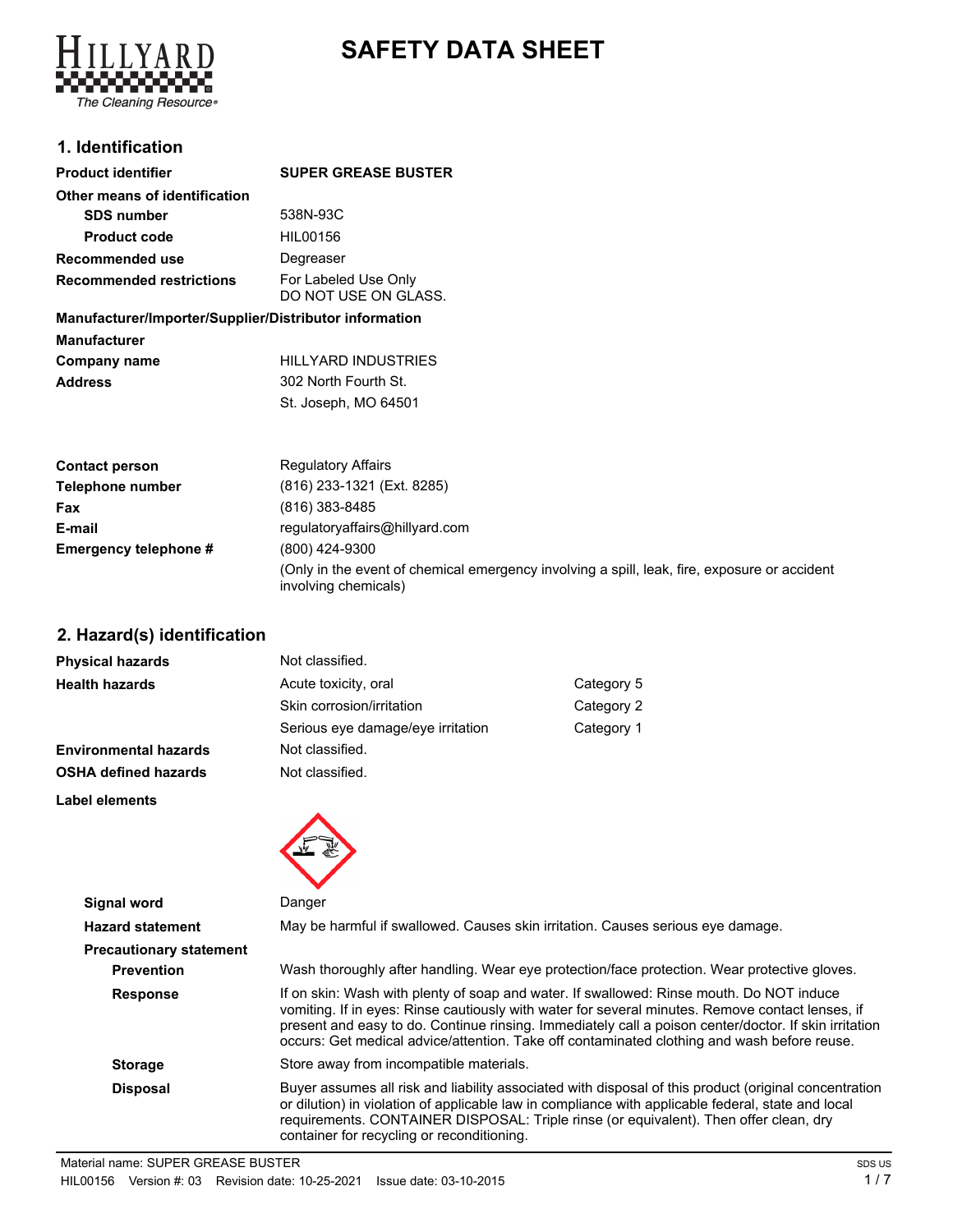### **3. Composition/information on ingredients**

#### **Mixtures**

| <b>Chemical name</b>                     | Common name and synonyms | <b>CAS</b> number | %          |
|------------------------------------------|--------------------------|-------------------|------------|
| Sodium metasilicate                      |                          | 6834-92-0         | 1 - < 3    |
| Other components below reportable levels |                          |                   | $90 - 100$ |

\*Designates that a specific chemical identity and/or percentage of composition has been withheld as a trade secret.

#### **4. First-aid measures**

| <b>Inhalation</b>                                                            | Move to fresh air. Call a physician if symptoms develop or persist.                                                                                                                                             |
|------------------------------------------------------------------------------|-----------------------------------------------------------------------------------------------------------------------------------------------------------------------------------------------------------------|
| <b>Skin contact</b>                                                          | Remove contaminated clothing. Wash with plenty of soap and water. If skin irritation occurs: Get<br>medical advice/attention. Wash contaminated clothing before reuse.                                          |
| Eye contact                                                                  | Immediately flush eyes with plenty of water for at least 15 minutes. Remove contact lenses, if<br>present and easy to do. Continue rinsing. Get medical attention immediately.                                  |
| Ingestion                                                                    | Call a physician or poison control center immediately. Rinse mouth. Drink 1 or 2 glasses of water.<br>If vomiting occurs, keep head low so that stomach content doesn't get into the lungs.                     |
| <b>Most important</b><br>symptoms/effects, acute and<br>delayed              | Severe eye irritation. Symptoms may include stinging, tearing, redness, swelling, and blurred<br>vision. Permanent eye damage including blindness could result. Skin irritation. May cause redness<br>and pain. |
| Indication of immediate<br>medical attention and special<br>treatment needed | Provide general supportive measures and treat symptomatically. Keep victim under observation.<br>Symptoms may be delayed.                                                                                       |
| <b>General information</b>                                                   | Ensure that medical personnel are aware of the material(s) involved, and take precautions to<br>protect themselves. Show this safety data sheet to the doctor in attendance.                                    |

# **5. Fire-fighting measures**

| Suitable extinguishing media                                     | Water fog. Foam. Dry chemical powder. Carbon dioxide (CO2).                                   |
|------------------------------------------------------------------|-----------------------------------------------------------------------------------------------|
| Unsuitable extinguishing<br>media                                | Do not use water jet as an extinguisher, as this will spread the fire.                        |
| Specific hazards arising from<br>the chemical                    | During fire, gases hazardous to health may be formed.                                         |
| Special protective equipment<br>and precautions for firefighters | Self-contained breathing apparatus and full protective clothing must be worn in case of fire. |
| <b>Fire fighting</b><br>equipment/instructions                   | Move containers from fire area if you can do so without risk.                                 |
| <b>Specific methods</b>                                          | Use standard firefighting procedures and consider the hazards of other involved materials.    |
| <b>General fire hazards</b>                                      | No unusual fire or explosion hazards noted.                                                   |

### **6. Accidental release measures**

| <b>Personal precautions,</b><br>protective equipment and<br>emergency procedures | Keep unnecessary personnel away. Keep people away from and upwind of spill/leak. Wear<br>appropriate protective equipment and clothing during clean-up. Do not touch damaged containers<br>or spilled material unless wearing appropriate protective clothing. Ensure adequate ventilation.<br>Local authorities should be advised if significant spillages cannot be contained. For personal<br>protection, see section 8 of the SDS. |
|----------------------------------------------------------------------------------|----------------------------------------------------------------------------------------------------------------------------------------------------------------------------------------------------------------------------------------------------------------------------------------------------------------------------------------------------------------------------------------------------------------------------------------|
| <b>Methods and materials for</b><br>containment and cleaning up                  | This product is miscible in water.<br>Large Spills: Stop the flow of material, if this is without risk. Dike the spilled material, where this is<br>possible. Absorb in vermiculite, dry sand or earth and place into containers. Following product<br>recovery, flush area with water.                                                                                                                                                |
|                                                                                  | Small Spills: Wipe up with absorbent material (e.g. cloth, fleece). Clean surface thoroughly to<br>remove residual contamination.                                                                                                                                                                                                                                                                                                      |
| <b>Environmental precautions</b>                                                 | Never return spills to original containers for re-use. For waste disposal, see section 13 of the SDS.<br>Avoid discharge into drains, water courses or onto the ground.                                                                                                                                                                                                                                                                |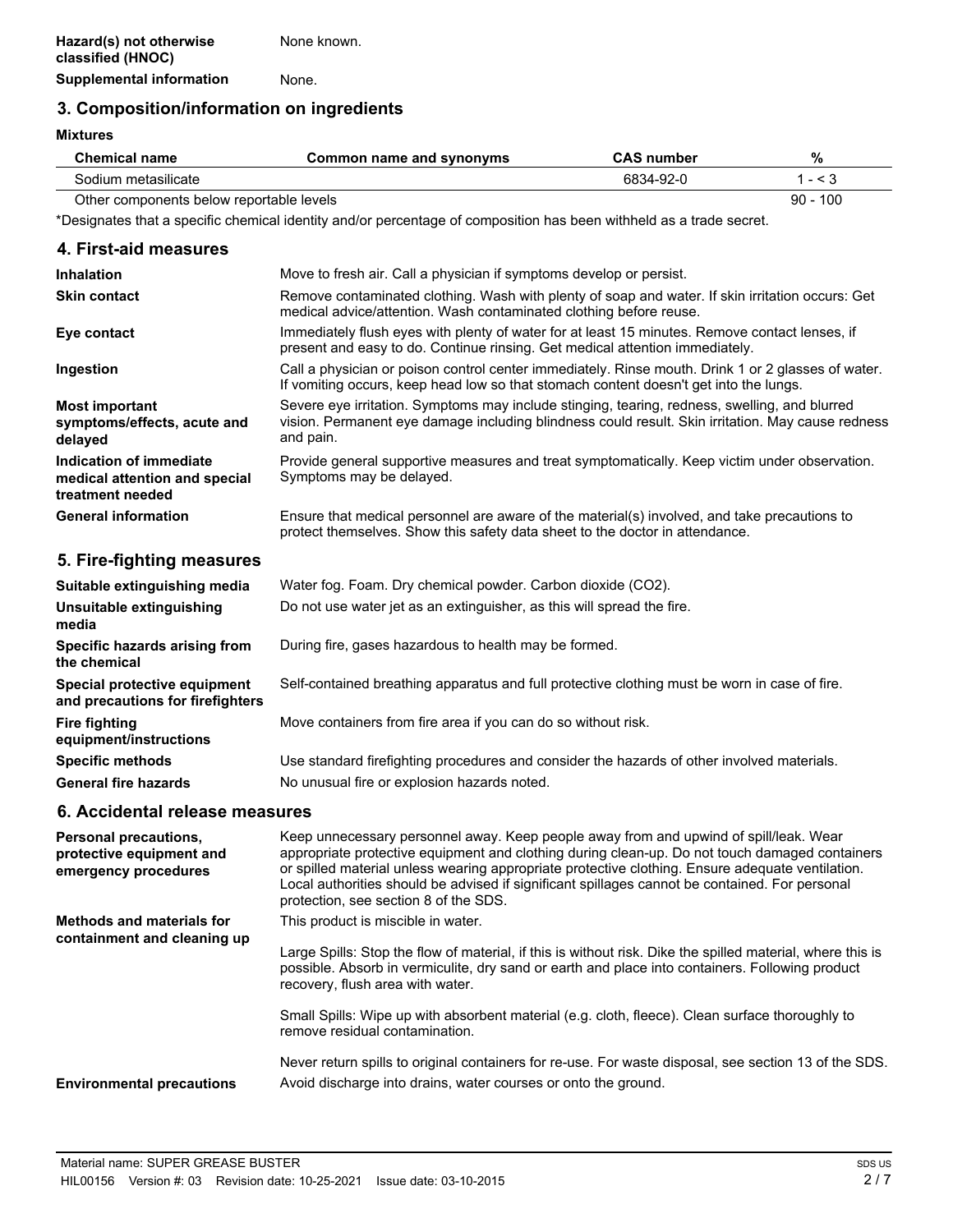# **7. Handling and storage Precautions for safe handling**

| Conditions for safe storage,<br>including any incompatibilities | Store in tightly closed container. Store away from incompatible materials (see Section 10 of the<br>SDS).                                                                                                                                                                                                                                                                                                        |
|-----------------------------------------------------------------|------------------------------------------------------------------------------------------------------------------------------------------------------------------------------------------------------------------------------------------------------------------------------------------------------------------------------------------------------------------------------------------------------------------|
| 8. Exposure controls/personal protection                        |                                                                                                                                                                                                                                                                                                                                                                                                                  |
| <b>Occupational exposure limits</b>                             | The following constituents are the only constituents of the product which have a PEL, TLV or other recommended exposure limit.<br>At this time, the other constituents have no known exposure limits.                                                                                                                                                                                                            |
| <b>Biological limit values</b>                                  | No biological exposure limits noted for the ingredient(s).                                                                                                                                                                                                                                                                                                                                                       |
| Appropriate engineering<br>controls                             | Good general ventilation should be used. Ventilation rates should be matched to conditions. If<br>applicable, use process enclosures, local exhaust ventilation, or other engineering controls to<br>maintain airborne levels below recommended exposure limits. If exposure limits have not been<br>established, maintain airborne levels to an acceptable level. Provide eyewash station and safety<br>shower. |
| Eye/face protection                                             | Individual protection measures, such as personal protective equipment<br>Avoid contact with eyes. Chemical safety goggles when working with concentrate.                                                                                                                                                                                                                                                         |
| <b>Skin protection</b>                                          |                                                                                                                                                                                                                                                                                                                                                                                                                  |
| <b>Hand protection</b>                                          | Wear appropriate chemical resistant gloves.                                                                                                                                                                                                                                                                                                                                                                      |
| <b>Other</b>                                                    | Impervious boots and aprons where splashing of concentrate is a problem; otherwise, use<br>uniforms or coveralls.                                                                                                                                                                                                                                                                                                |
| <b>Respiratory protection</b>                                   | Not normally required with adequate ventilation. If engineering controls do not maintain airborne<br>concentrations below recommended exposure limits (where applicable) or to an acceptable level<br>(in countries where exposure limits have not been established), an approved respirator must be<br>worn.                                                                                                    |
| <b>Thermal hazards</b>                                          | Wear appropriate thermal protective clothing, when necessary.                                                                                                                                                                                                                                                                                                                                                    |
| <b>General hygiene</b><br>considerations                        | Keep away from food and drink. Always observe good personal hygiene measures, such as<br>washing after handling the material and before eating, drinking, and/or smoking. Routinely wash<br>work clothing and protective equipment to remove contaminants.                                                                                                                                                       |

after handling. Observe good industrial hygiene practices.

Do not get this material in contact with eyes. Do not taste or swallow. Avoid contact with eyes, skin, and clothing. Avoid prolonged exposure. When using, do not eat, drink or smoke. Provide adequate ventilation. Wear appropriate personal protective equipment. Wash hands thoroughly

### **9. Physical and chemical properties**

| Appearance                                   | Clear, colorless liquid               |
|----------------------------------------------|---------------------------------------|
| <b>Physical state</b>                        | Liquid.                               |
| <b>Form</b>                                  | Liquid.                               |
| Color                                        | Colorless                             |
| Odor                                         | Non-objectional odor.                 |
| <b>Odor threshold</b>                        | Not available                         |
| рH                                           | 12.5 - 13.5 Concentrate               |
| Melting point/freezing point                 | Not applicable / Not available        |
| Initial boiling point and boiling<br>range   | 200 °F (93.33 °C)                     |
|                                              | 211.95 °F (99.97 °C) estimated        |
| <b>Flash point</b>                           | > 200.0 °F (> 93.3 °C) Tag Closed Cup |
| <b>Evaporation rate</b>                      | $<$ 1 Ethyl ether = 1                 |
| Flammability (solid, gas)                    | Not applicable.                       |
| Upper/lower flammability or explosive limits |                                       |
| Explosive limit - lower (%)                  | Not available.                        |
| Explosive limit - upper (%)                  | Not available.                        |
| Vapor pressure                               | 17.55 mm Hg                           |
| Vapor density                                | $0.6262$ Air=1                        |
| <b>Relative density</b>                      | 1.015 at 77°F                         |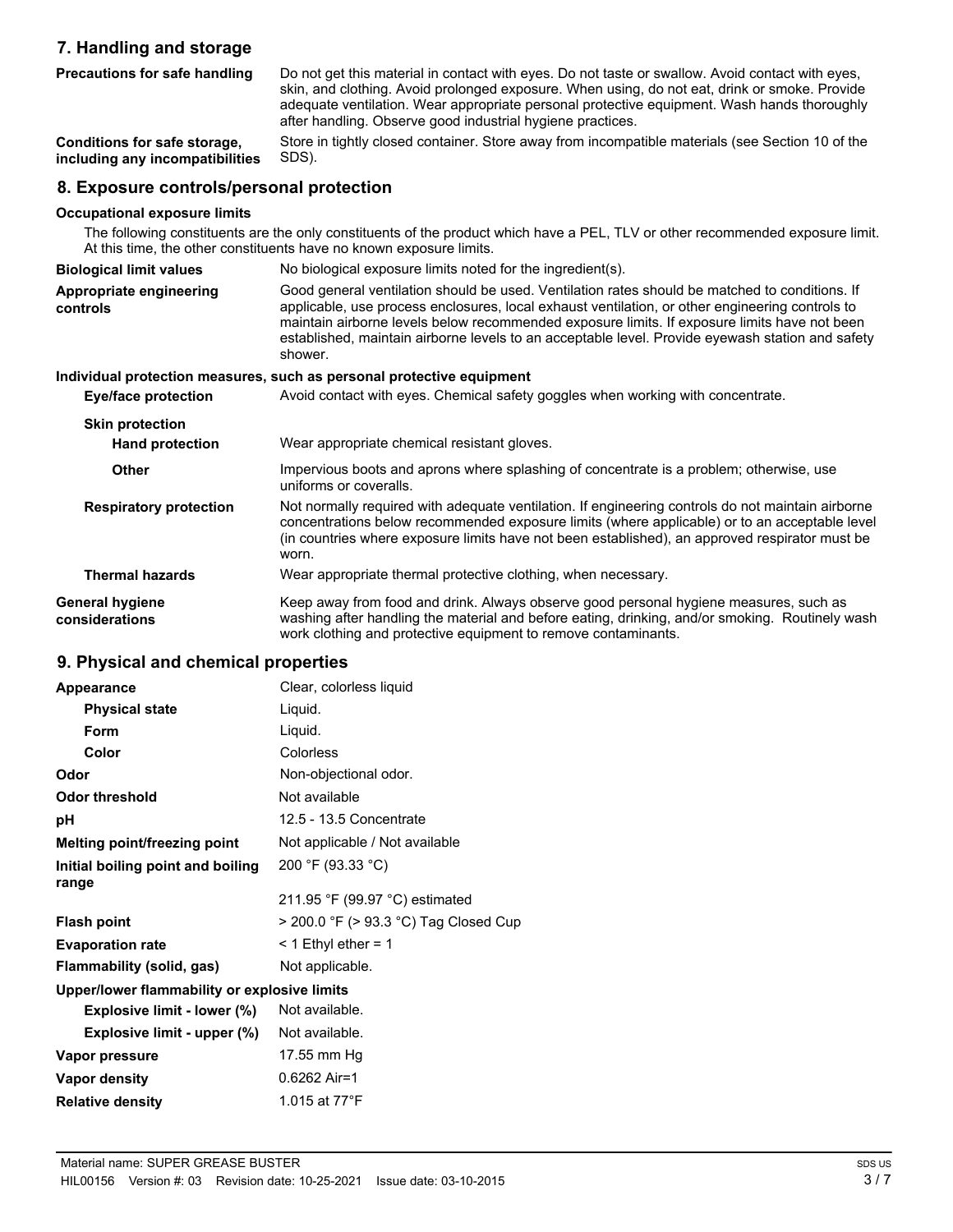| Solubility(ies)                                   |                                                                                                                                                                                                              |
|---------------------------------------------------|--------------------------------------------------------------------------------------------------------------------------------------------------------------------------------------------------------------|
| Solubility (water)                                | 100 % Complete                                                                                                                                                                                               |
| <b>Partition coefficient</b><br>(n-octanol/water) | Not available                                                                                                                                                                                                |
| <b>Auto-ignition temperature</b>                  | Not available                                                                                                                                                                                                |
| <b>Decomposition temperature</b>                  | Not available                                                                                                                                                                                                |
| <b>Viscosity</b>                                  | Not available                                                                                                                                                                                                |
| <b>Other information</b>                          |                                                                                                                                                                                                              |
| <b>Density</b>                                    | $8.45$ lb/gal                                                                                                                                                                                                |
| <b>Explosive properties</b>                       | Not explosive.                                                                                                                                                                                               |
| <b>Oxidizing properties</b>                       | Not oxidizing.                                                                                                                                                                                               |
| <b>Percent volatile</b>                           | $95 - 96 %$                                                                                                                                                                                                  |
| <b>VOC</b>                                        | 0.3%<br>0.05 % estimated                                                                                                                                                                                     |
| 10. Stability and reactivity                      |                                                                                                                                                                                                              |
| <b>Reactivity</b>                                 | Reacts violently with strong acids. This product may react with oxidizing agents.                                                                                                                            |
| <b>Chemical stability</b>                         | Material is stable under normal conditions.                                                                                                                                                                  |
| <b>Possibility of hazardous</b><br>reactions      | No dangerous reaction known under conditions of normal use.                                                                                                                                                  |
| <b>Conditions to avoid</b>                        | Keep away from heat, hot surfaces, sparks, open flames and other ignition sources. Avoid<br>temperatures exceeding the flash point. Contact with incompatible materials. Do not mix with other<br>chemicals. |
| Incompatible materials                            | Acids. Oxidizing agents.                                                                                                                                                                                     |
| <b>Hazardous decomposition</b>                    | No hazardous decomposition products are known.                                                                                                                                                               |

# **11. Toxicological information**

#### **Information on likely routes of exposure**

| <b>Inhalation</b>                                                                  | Prolonged inhalation may be harmful.                                                                                                                                                                            |
|------------------------------------------------------------------------------------|-----------------------------------------------------------------------------------------------------------------------------------------------------------------------------------------------------------------|
| <b>Skin contact</b>                                                                | Causes skin irritation.                                                                                                                                                                                         |
| Eye contact                                                                        | Causes serious eye damage.                                                                                                                                                                                      |
| Ingestion                                                                          | May be harmful if swallowed.                                                                                                                                                                                    |
| Symptoms related to the<br>physical, chemical and<br>toxicological characteristics | Severe eye irritation. Symptoms may include stinging, tearing, redness, swelling, and blurred<br>vision. Permanent eye damage including blindness could result. Skin irritation. May cause<br>redness and pain. |

#### **Information on toxicological effects**

|  | Acute toxicitv |  |  |
|--|----------------|--|--|

**products**

**Acts Acts** May be harmful if swallowed.

| <b>Product</b>                       | <b>Species</b>                                            | <b>Test Results</b> |
|--------------------------------------|-----------------------------------------------------------|---------------------|
| SUPER GREASE BUSTER                  |                                                           |                     |
| Acute                                |                                                           |                     |
| <b>Dermal</b>                        |                                                           |                     |
| LD <sub>50</sub>                     | Rabbit                                                    | 4.638e+006 mg/kg    |
| <b>Inhalation</b>                    |                                                           |                     |
| <b>LC50</b>                          | Rat                                                       | 48000 mg/l, 4 Hours |
| Oral                                 |                                                           |                     |
| LD50                                 | Guinea pig                                                | 2.6e+007 mg/kg      |
| <b>Skin corrosion/irritation</b>     | Causes skin irritation.                                   |                     |
| Serious eye damage/eye<br>irritation | Causes serious eye damage.                                |                     |
| Respiratory or skin sensitization    |                                                           |                     |
| <b>Respiratory sensitization</b>     | Not a respiratory sensitizer.                             |                     |
| <b>Skin sensitization</b>            | This product is not expected to cause skin sensitization. |                     |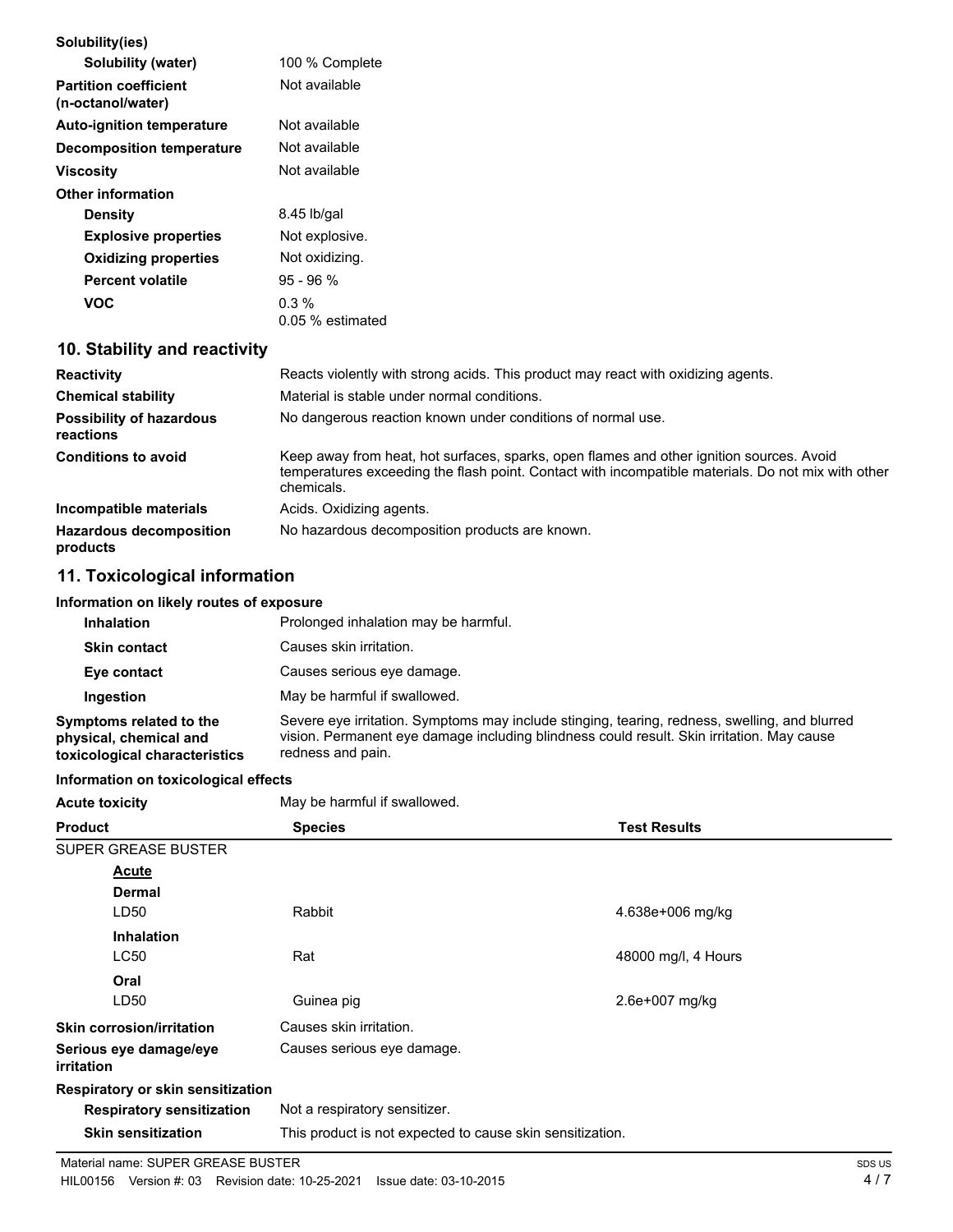| Germ cell mutagenicity                                                                                                                                      | No data available to indicate product or any components present at greater than 0.1% are<br>mutagenic or genotoxic.                                                                                                                                                                                                                                                                                                                     |                                                                              |                                                                                                                                                                                                                                                                                                                 |
|-------------------------------------------------------------------------------------------------------------------------------------------------------------|-----------------------------------------------------------------------------------------------------------------------------------------------------------------------------------------------------------------------------------------------------------------------------------------------------------------------------------------------------------------------------------------------------------------------------------------|------------------------------------------------------------------------------|-----------------------------------------------------------------------------------------------------------------------------------------------------------------------------------------------------------------------------------------------------------------------------------------------------------------|
| Carcinogenicity                                                                                                                                             | Not classifiable as to carcinogenicity to humans.                                                                                                                                                                                                                                                                                                                                                                                       |                                                                              |                                                                                                                                                                                                                                                                                                                 |
| IARC Monographs. Overall Evaluation of Carcinogenicity                                                                                                      |                                                                                                                                                                                                                                                                                                                                                                                                                                         |                                                                              |                                                                                                                                                                                                                                                                                                                 |
| Not listed.<br>OSHA Specifically Regulated Substances (29 CFR 1910.1001-1053)<br>Not listed.<br>US. National Toxicology Program (NTP) Report on Carcinogens |                                                                                                                                                                                                                                                                                                                                                                                                                                         |                                                                              |                                                                                                                                                                                                                                                                                                                 |
| Not listed.                                                                                                                                                 |                                                                                                                                                                                                                                                                                                                                                                                                                                         |                                                                              |                                                                                                                                                                                                                                                                                                                 |
| <b>Reproductive toxicity</b>                                                                                                                                |                                                                                                                                                                                                                                                                                                                                                                                                                                         | This product is not expected to cause reproductive or developmental effects. |                                                                                                                                                                                                                                                                                                                 |
| Specific target organ toxicity -<br>single exposure                                                                                                         | Not classified.                                                                                                                                                                                                                                                                                                                                                                                                                         |                                                                              |                                                                                                                                                                                                                                                                                                                 |
| Specific target organ toxicity -<br>repeated exposure                                                                                                       | Not classified.                                                                                                                                                                                                                                                                                                                                                                                                                         |                                                                              |                                                                                                                                                                                                                                                                                                                 |
| <b>Aspiration hazard</b>                                                                                                                                    |                                                                                                                                                                                                                                                                                                                                                                                                                                         | Prolonged inhalation may be harmful.                                         |                                                                                                                                                                                                                                                                                                                 |
| <b>Chronic effects</b>                                                                                                                                      |                                                                                                                                                                                                                                                                                                                                                                                                                                         | Prolonged inhalation may be harmful.                                         |                                                                                                                                                                                                                                                                                                                 |
| 12. Ecological information                                                                                                                                  |                                                                                                                                                                                                                                                                                                                                                                                                                                         |                                                                              |                                                                                                                                                                                                                                                                                                                 |
| <b>Ecotoxicity</b>                                                                                                                                          | The product is not classified as environmentally hazardous. However, this does not exclude the<br>possibility that large or frequent spills can have a harmful or damaging effect on the environment.                                                                                                                                                                                                                                   |                                                                              |                                                                                                                                                                                                                                                                                                                 |
| <b>Product</b>                                                                                                                                              |                                                                                                                                                                                                                                                                                                                                                                                                                                         | <b>Species</b>                                                               | <b>Test Results</b>                                                                                                                                                                                                                                                                                             |
| <b>SUPER GREASE BUSTER</b>                                                                                                                                  |                                                                                                                                                                                                                                                                                                                                                                                                                                         |                                                                              |                                                                                                                                                                                                                                                                                                                 |
| <b>Aquatic</b>                                                                                                                                              |                                                                                                                                                                                                                                                                                                                                                                                                                                         |                                                                              |                                                                                                                                                                                                                                                                                                                 |
| Acute                                                                                                                                                       |                                                                                                                                                                                                                                                                                                                                                                                                                                         |                                                                              |                                                                                                                                                                                                                                                                                                                 |
| Crustacea                                                                                                                                                   | EC50                                                                                                                                                                                                                                                                                                                                                                                                                                    | Daphnia                                                                      | 72291.5234, 48 hours estimated                                                                                                                                                                                                                                                                                  |
| Fish                                                                                                                                                        | <b>LC50</b>                                                                                                                                                                                                                                                                                                                                                                                                                             | Fish                                                                         | 37078.6641, 96 hours estimated                                                                                                                                                                                                                                                                                  |
| Persistence and degradability<br><b>Bioaccumulative potential</b>                                                                                           |                                                                                                                                                                                                                                                                                                                                                                                                                                         | No data is available on the degradability of this product.                   |                                                                                                                                                                                                                                                                                                                 |
| <b>Mobility in soil</b>                                                                                                                                     | No data available.                                                                                                                                                                                                                                                                                                                                                                                                                      |                                                                              |                                                                                                                                                                                                                                                                                                                 |
| <b>Other adverse effects</b>                                                                                                                                | No other adverse environmental effects (e.g. ozone depletion, photochemical ozone creation<br>potential, endocrine disruption, global warming potential) are expected from this component.                                                                                                                                                                                                                                              |                                                                              |                                                                                                                                                                                                                                                                                                                 |
| 13. Disposal considerations                                                                                                                                 |                                                                                                                                                                                                                                                                                                                                                                                                                                         |                                                                              |                                                                                                                                                                                                                                                                                                                 |
| <b>Disposal instructions</b>                                                                                                                                | Collect and reclaim or dispose in sealed containers at licensed waste disposal site. Incinerate the<br>material under controlled conditions in an approved incinerator. Dispose of contents/container in<br>accordance with local/regional/national/international regulations. Buyer assumes all risk and<br>liability associated with disposal of this product (original concentration or dilution) in violation of<br>applicable law. |                                                                              |                                                                                                                                                                                                                                                                                                                 |
| <b>Local disposal regulations</b>                                                                                                                           | Dispose in accordance with all applicable regulations.                                                                                                                                                                                                                                                                                                                                                                                  |                                                                              |                                                                                                                                                                                                                                                                                                                 |
| Hazardous waste code                                                                                                                                        | The waste code should be assigned in discussion between the user, the producer and the waste<br>disposal company.                                                                                                                                                                                                                                                                                                                       |                                                                              |                                                                                                                                                                                                                                                                                                                 |
| Waste from residues / unused<br>products                                                                                                                    | Waste from normal product use may be sewered to a public owned treatment works (POTW) in<br>compliance with applicable Federal, State, and local pretreatment requirements.                                                                                                                                                                                                                                                             |                                                                              |                                                                                                                                                                                                                                                                                                                 |
| <b>Contaminated packaging</b>                                                                                                                               |                                                                                                                                                                                                                                                                                                                                                                                                                                         |                                                                              | Since emptied containers may retain product residue, follow label warnings even after container is<br>emptied. Empty containers should be taken to an approved waste handling site for recycling or<br>disposal. Triple rinse (or equivalent). Then offer clean, dry container for recycling or reconditioning. |
| 14. Transport information                                                                                                                                   |                                                                                                                                                                                                                                                                                                                                                                                                                                         |                                                                              |                                                                                                                                                                                                                                                                                                                 |
| <b>DOT</b>                                                                                                                                                  |                                                                                                                                                                                                                                                                                                                                                                                                                                         |                                                                              |                                                                                                                                                                                                                                                                                                                 |

#### **DOT**

Not regulated as dangerous goods.

### **IATA**

Not regulated as dangerous goods.

#### **IMDG**

Not regulated as dangerous goods.

**Transport in bulk according to** Not established. **Annex II of MARPOL 73/78 and**

# **the IBC Code**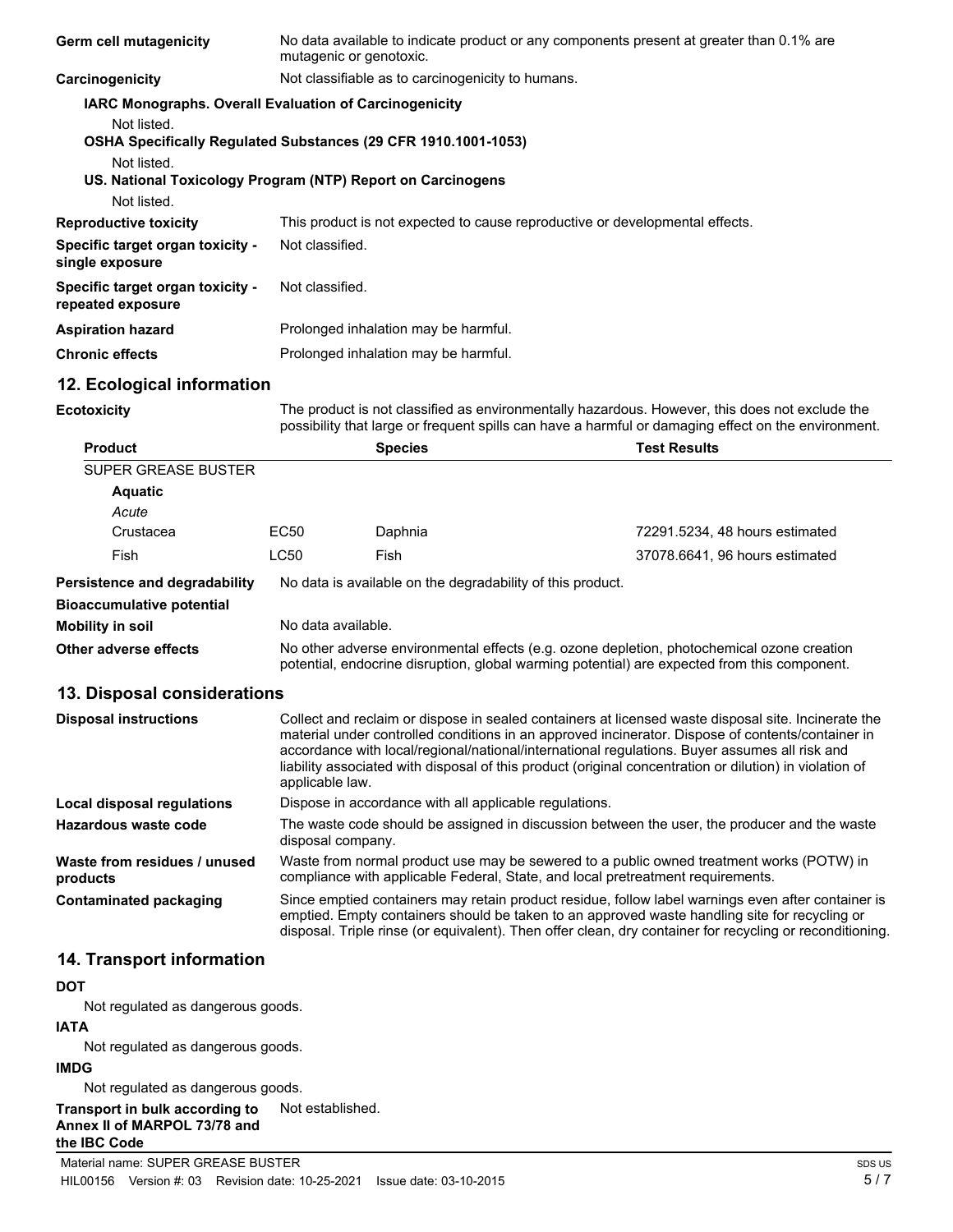# **15. Regulatory information**

| 15. Regulatory Information                                                         |                                                                                                                                                                                                       |                       |
|------------------------------------------------------------------------------------|-------------------------------------------------------------------------------------------------------------------------------------------------------------------------------------------------------|-----------------------|
| <b>US federal regulations</b>                                                      | This product is a "Hazardous Chemical" as defined by the OSHA Hazard Communication<br>Standard, 29 CFR 1910.1200.<br>All components are on the U.S. EPA TSCA Inventory List or Exempt.                |                       |
| <b>Toxic Substances Control Act (TSCA)</b>                                         |                                                                                                                                                                                                       |                       |
|                                                                                    | TSCA Section 12(b) Export Notification (40 CFR 707, Subpt. D)                                                                                                                                         |                       |
| Not regulated.                                                                     |                                                                                                                                                                                                       |                       |
| <b>CERCLA Hazardous Substance List (40 CFR 302.4)</b>                              |                                                                                                                                                                                                       |                       |
| Not listed.<br><b>SARA 304 Emergency release notification</b>                      |                                                                                                                                                                                                       |                       |
| Not regulated.                                                                     | OSHA Specifically Regulated Substances (29 CFR 1910.1001-1053)                                                                                                                                        |                       |
| Not listed.                                                                        |                                                                                                                                                                                                       |                       |
| SARA 302 Extremely hazardous substance                                             | Superfund Amendments and Reauthorization Act of 1986 (SARA)                                                                                                                                           |                       |
| Not listed.                                                                        |                                                                                                                                                                                                       |                       |
| SARA 311/312 Hazardous<br>chemical                                                 | Yes                                                                                                                                                                                                   |                       |
| <b>Classified hazard</b><br>categories                                             | Acute toxicity (any route of exposure)<br>Skin corrosion or irritation<br>Serious eye damage or eye irritation                                                                                        |                       |
| SARA 313 (TRI reporting)<br>Not regulated.                                         |                                                                                                                                                                                                       |                       |
| Other federal regulations                                                          |                                                                                                                                                                                                       |                       |
|                                                                                    | Clean Air Act (CAA) Section 112 Hazardous Air Pollutants (HAPs) List                                                                                                                                  |                       |
| Not regulated.                                                                     | Clean Air Act (CAA) Section 112(r) Accidental Release Prevention (40 CFR 68.130)                                                                                                                      |                       |
| Not regulated.                                                                     |                                                                                                                                                                                                       |                       |
| <b>Safe Drinking Water Act</b><br>(SDWA)                                           | Contains component(s) regulated under the Safe Drinking Water Act.                                                                                                                                    |                       |
| <b>US state regulations</b>                                                        |                                                                                                                                                                                                       |                       |
| <b>California Proposition 65</b><br>more information go to www.P65Warnings.ca.gov. | California Safe Drinking Water and Toxic Enforcement Act of 2016 (Proposition 65): This material<br>is not known to contain any chemicals currently listed as carcinogens or reproductive toxins. For |                       |
| <b>International Inventories</b>                                                   |                                                                                                                                                                                                       |                       |
| Country(s) or region                                                               | Inventory name                                                                                                                                                                                        | On inventory (yes/no) |

| Country(s) or region        | Inventory name                                | On inventory (yes/no)* |
|-----------------------------|-----------------------------------------------|------------------------|
| Canada                      | Domestic Substances List (DSL)                | No.                    |
| Canada                      | Non-Domestic Substances List (NDSL)           | No.                    |
| United States & Puerto Rico | Toxic Substances Control Act (TSCA) Inventory | Yes                    |

\*A "Yes" indicates that all components of this product comply with the inventory requirements administered by the governing country(s)

A "No" indicates that one or more components of the product are not listed or exempt from listing on the inventory administered by the governing country(s).

# **16. Other information, including date of preparation or last revision**

| Issue date    | 03-10-2015                                         |
|---------------|----------------------------------------------------|
| Revision date | 10-25-2021                                         |
| Version #     | 03                                                 |
| HMIS® ratings | Health: 3<br>Flammability: 0<br>Physical hazard: 0 |